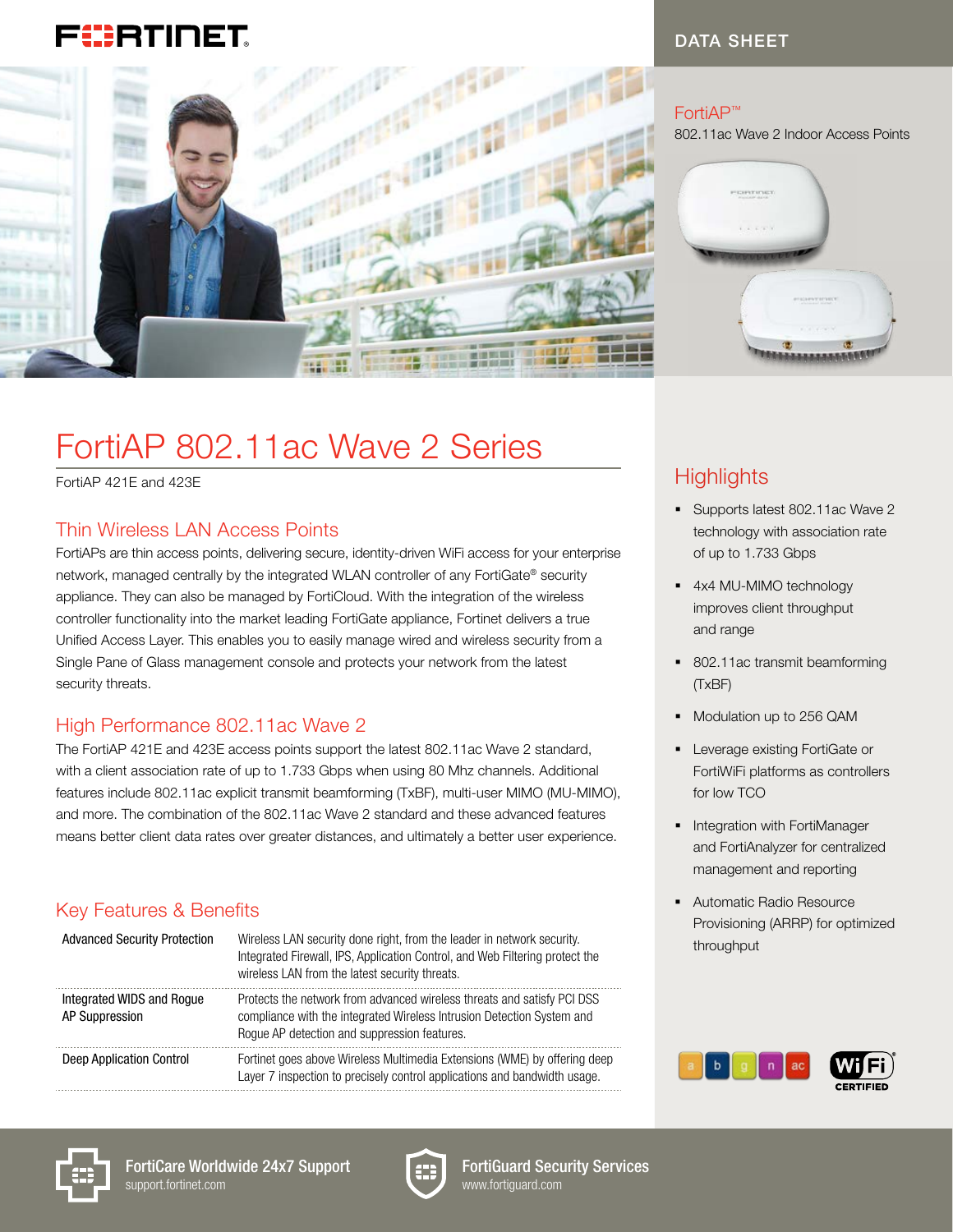# HARDWARE

### FortiAP 421E FortiAP 423E

FEIRTINET



## DEPLOYMENT

Centralized or Local Wireless Controller

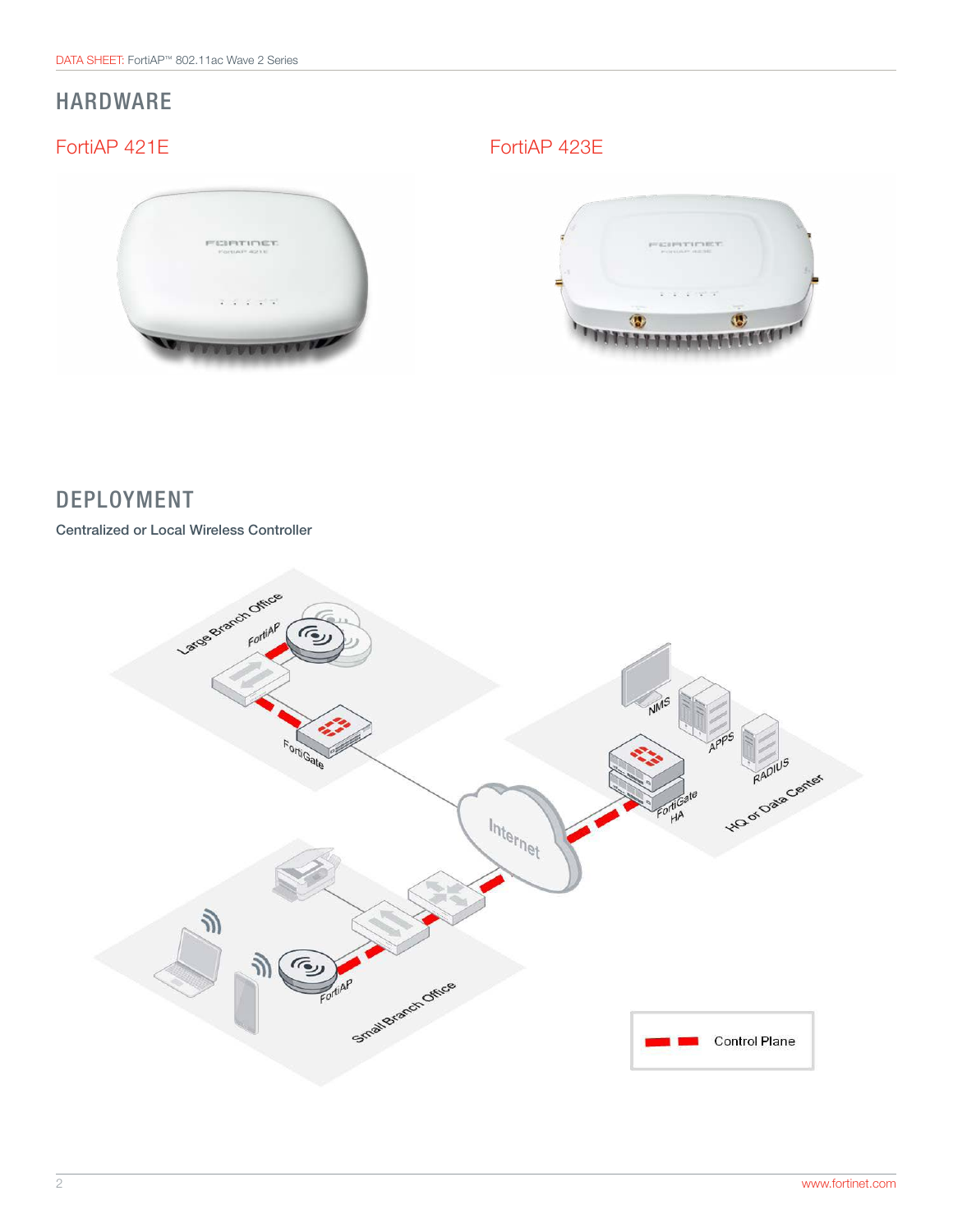# RF RX/TX PERFORMANCE TABLE

| FortiAP 421E, 423E    |                                                 |                                                   |                                                 |                                                   |       |  |
|-----------------------|-------------------------------------------------|---------------------------------------------------|-------------------------------------------------|---------------------------------------------------|-------|--|
|                       |                                                 | Radio 1<br>2.4 GHz                                | Radio 2<br>5 GHz                                |                                                   |       |  |
| 802.11 a/g            | <b>MAX TX Power per</b><br>transmit chain (dBm) | <b>RX Sensitivity per</b><br>receiver chain (dBm) | <b>MAX TX Power per</b><br>transmit chain (dBm) | <b>RX Sensitivity per</b><br>receiver chain (dBm) |       |  |
| 6 Mbps                | 18                                              | $-93$                                             | 19                                              | $-86$                                             |       |  |
| 9 Mbps                | 18                                              | $-91$                                             | 19                                              | $-83$                                             |       |  |
| 12 Mbps               | 18                                              | $-88$                                             | 19                                              | $-81$                                             |       |  |
| 18 Mbps               | 18                                              | $-85$                                             | 19                                              | $-78$                                             |       |  |
| 24 Mbps               | 18                                              | $-80$<br>.                                        | 19                                              | $-76$                                             |       |  |
| 36 Mbps               | 18                                              | $-77$                                             | 18                                              | $-74$                                             |       |  |
| 48 Mbps               | 18                                              | $-76$                                             | 18                                              | $-70$                                             |       |  |
| 54 Mbps               | 18                                              | $-75$                                             | 16                                              | $-66$                                             |       |  |
| 802.11 HT20           | TX Power (dBm)                                  | <b>RX Sensitivity (dBm)</b>                       | TX Power (dBm)                                  | <b>RX Sensitivity (dBm)</b>                       |       |  |
| MSC 0/8/16 (BPSK)     | 18                                              | $-87$                                             | 18                                              | $-84$                                             |       |  |
| MSC 1/9/17 (QPSK)     | 17                                              | $-84$                                             | 17                                              | $-81$                                             |       |  |
| MSC 2/10/18 (QPSK)    | 17                                              | $-81$                                             | 17                                              |                                                   | $-79$ |  |
| MSC 3/11/19 (16-QAM)  | 16                                              | $-78$                                             | 16                                              | $-76$                                             |       |  |
| MSC 4/12/20 (16-QAM)  | 16                                              | $-73$                                             | 16                                              | $-72$                                             |       |  |
| MSC 5/13/21 (64-QAM)  | 15                                              | $-70$                                             | 15<br>$\cdots$                                  | $-68$                                             |       |  |
| MSC 6/14/22 (64-QAM)  | 15                                              | $-69$                                             | 15                                              | $-67$                                             |       |  |
| MSC 7/15/23 (64-QAM)  | 15                                              | $-67$                                             | 15                                              | $-66$                                             |       |  |
| 802.11 HT40           | TX Power (dBm)                                  | <b>RX Sensitivity (dBm)</b>                       | TX Power (dBm)                                  | RX Sensitivity (dBm)                              |       |  |
| MSC 0/8/16 (BPSK)     | 18                                              | $-84$                                             | 18                                              | $-83$                                             |       |  |
| MSC 1/9/17 (QPSK)     | 17                                              | $-80$                                             | 17                                              | $-80$                                             |       |  |
| MSC 2/10/18 (QPSK)    | 17                                              | $-77$                                             | 17                                              | $-78$                                             |       |  |
| MSC 3/11/19 (16-QAM)  | 16                                              | $-74$                                             | 16                                              | $-75$                                             |       |  |
| MSC 4/12/20 (16-QAM)  | 16                                              | $-71$                                             | 16                                              | $-73$                                             |       |  |
| MSC 5/13/21 (64-QAM)  | 15                                              | $-67$                                             | 15                                              | $-72$                                             |       |  |
| MSC 6/14/22 (64-QAM)  | 15                                              | $-65$                                             | $\frac{15}{1}$                                  | $-70$                                             |       |  |
| MSC 7/15/23 (64-QAM)  | 15                                              | $-65$                                             | 15                                              | $-69$                                             |       |  |
| MSC 8/16/24 (256-QAM) | 15                                              | $-64$                                             | 15                                              | $-65$                                             |       |  |
| MSC 9/17/25 (256-QAM) | 15                                              | $-63$                                             | 15                                              | $-63$                                             |       |  |
| 802.11 HT80           | TX Power (dBm)                                  | <b>RX Sensitivity (dBm)</b>                       | TX Power (dBm)                                  | RX Sensitivity (dBm)                              |       |  |
| MSC 0 (BPSK)          |                                                 |                                                   | 18                                              | $-83$                                             |       |  |
| MSC 1 (QPSK)          |                                                 |                                                   | 17                                              | $-80$                                             |       |  |
| MSC 2 (QPSK)          |                                                 |                                                   | 17                                              | $-78$                                             |       |  |
| MSC 3 (16-QAM)        |                                                 |                                                   | 16<br>$\cdots$                                  | -75                                               |       |  |
| MSC 4 (16-QAM)        |                                                 |                                                   | 16                                              | $-73$                                             |       |  |
| MSC 5 (64-QAM)        |                                                 |                                                   | 15                                              | $-72$                                             |       |  |
| MSC 6 (64-QAM)        |                                                 |                                                   | 15                                              | $-70$                                             |       |  |
| MSC 7 (64-QAM)        |                                                 |                                                   | 15<br>.                                         | $-69$                                             |       |  |
| MSC 8 (256-QAM)       |                                                 |                                                   | 15                                              | $-65$                                             |       |  |
| MSC 9 (256-QAM)       |                                                 |                                                   | 15                                              | $-63$                                             |       |  |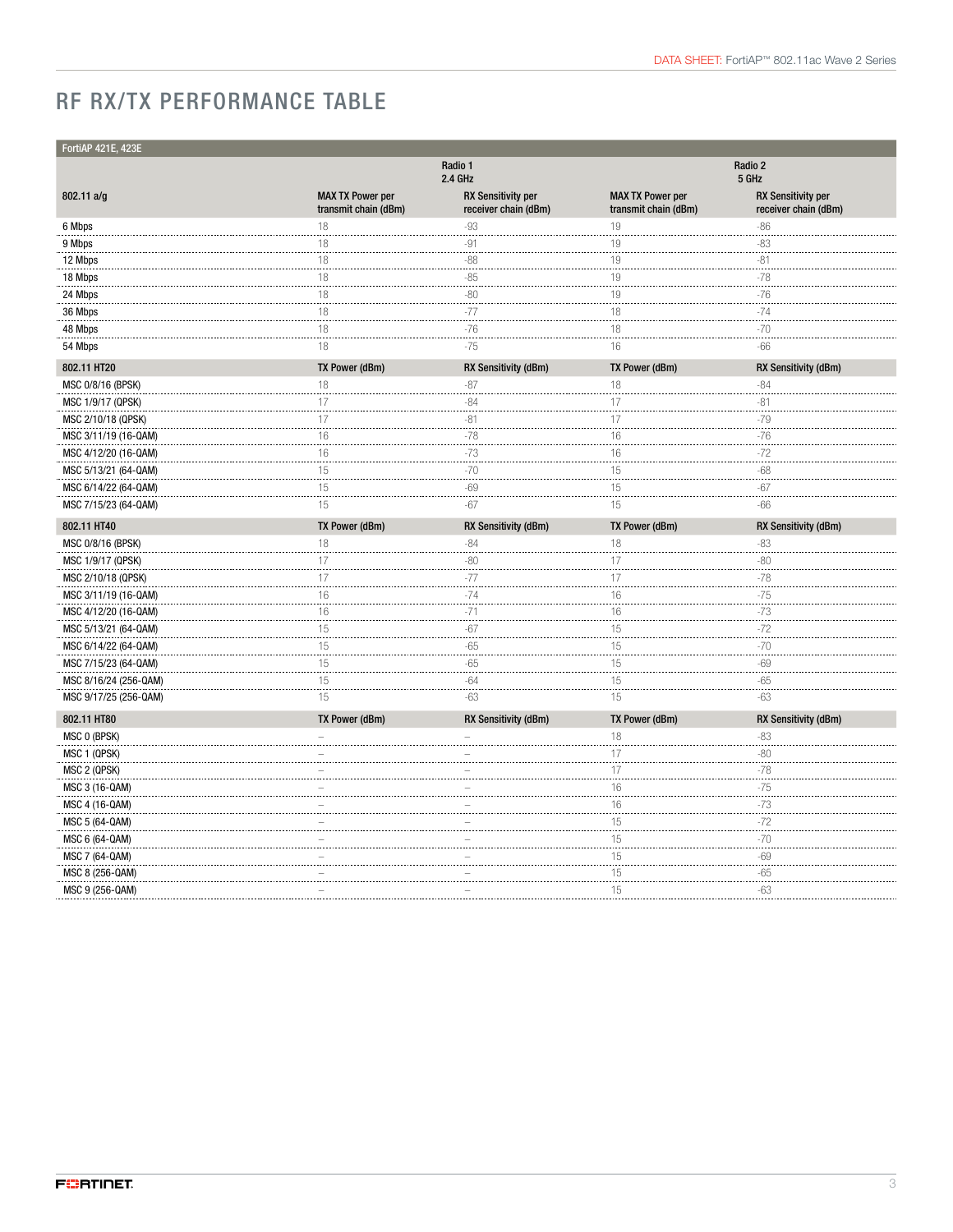# SPECIFICATIONS

|                                                     | FortiAP 421E                                                                                | FortiAP 423E                                                                                   |  |  |  |
|-----------------------------------------------------|---------------------------------------------------------------------------------------------|------------------------------------------------------------------------------------------------|--|--|--|
| Hardware                                            |                                                                                             |                                                                                                |  |  |  |
| Hardware Type                                       | Indoor                                                                                      | Indoor                                                                                         |  |  |  |
| Number of Radios                                    | 2                                                                                           | $\overline{c}$                                                                                 |  |  |  |
| <b>Number of Antennas</b>                           | 8 Internal                                                                                  | 8 RP-SMA External                                                                              |  |  |  |
| Peak Antenna Gain                                   | 4 dBi for 2.4 GHz, 5 dBi for 5 GHz                                                          | 3 dBi for 2.4 GHz, 3 dBi for 5 GHz                                                             |  |  |  |
| Frequency Bands (GHz) *                             | 2.400-2.4835, 5.150-5.250, 5.250-5.350, 5.470-5.725                                         | 2.400-2.4835, 5.150-5.250, 5.250-5.350, 5.470-5.725                                            |  |  |  |
|                                                     | 5.725-5.850                                                                                 | 5.725-5.851                                                                                    |  |  |  |
| Frequency of Radio 1                                | 2.4 GHz b/g/n (4x4:4 stream)                                                                | 2.4 GHz b/g/n (4x4:4 stream)                                                                   |  |  |  |
|                                                     | QCA9980<br>20/40 Mhz (256 QAM)                                                              | QCA9980<br>20/40 Mhz (256 QAM)                                                                 |  |  |  |
| Frequency of Radio 2                                | 5 GHz a/n/ac (4x4:4 stream)                                                                 | 5 GHz a/n/ac (4x4:4 stream)                                                                    |  |  |  |
|                                                     | QCA9980                                                                                     | QCA9980                                                                                        |  |  |  |
|                                                     | 20/40/80 Mhz (256 QAM)                                                                      | 20/40/80 Mhz (256 QAM)                                                                         |  |  |  |
| <b>Maximum Data Rate</b>                            | Radio 1: up to 600 Mbps                                                                     | Radio 1: up to 600 Mbps                                                                        |  |  |  |
|                                                     | Radio 2: up to 1.733 Gbps                                                                   | Radio 2: up to 1.733 Gbps                                                                      |  |  |  |
| <b>Ethernet Ports</b>                               | 2x GE RJ45                                                                                  | 2x GE RJ45                                                                                     |  |  |  |
| <b>USB Port</b>                                     | 1x Type A                                                                                   | x Type A                                                                                       |  |  |  |
| Serial Console Port                                 | 1 RS-232 x RJ45                                                                             | 1 RS-232 x RJ45                                                                                |  |  |  |
| Power over Ethernet (PoE)                           | Dual redundant PoE power ports with support for IEEE 802.3at (25.5 W)                       | Dual redundant PoE power ports with support for IEEE 802.3at (25.5 W)                          |  |  |  |
| Simultaneous SSIDs                                  | 16 (14 if background scanning enabled)                                                      | 16 (14 if background scanning enabled)                                                         |  |  |  |
| EAP Type(s)                                         | EAP-TLS, EAP-TTLS/MSCHAPv2, EAPv0/EAP-MSCHAPv2<br>PEAPv1/EAP-GTC EAP-SIM, EAP-AKA, EAP-FAST | EAP-TLS, EAP-TTLS/MSCHAPv2, EAPv0/EAP-MSCHAPv2<br>PEAPv1/EAP-GTC EAP-SIM, EAP-AKA, EAP-FAST    |  |  |  |
| <b>User/Device Authentication</b>                   | WPA™ and WPA2™ with 802.1x or Preshared key,                                                | WPA™ and WPA2™ with 802.1x or Preshared key,                                                   |  |  |  |
|                                                     | WEP and Web Captive Portal, MAC blacklist & whitelist                                       | WEP and Web Captive Portal, MAC blacklist & whitelist                                          |  |  |  |
| <b>Maximum Tx Power</b>                             | 19 dBm (80 mW)*                                                                             | 19 dBm (80 mW)*                                                                                |  |  |  |
| <b>Physical Security</b>                            | Kensington Lock                                                                             | Kensington Lock                                                                                |  |  |  |
| <b>IEEE Standards</b>                               | 802.11a, 802.11b, 802.11d, 802.11e, 802.11g, 802.11h, 802.11i,                              | 802.11a, 802.11b, 802.11d, 802.11e, 802.11g, 802.11h, 802.11i,                                 |  |  |  |
|                                                     | 802.11j, 802.11n, 802.1x, 802.11ac, 802.3at, 802.3az, 802.3ad<br>(LACP support)             | 802.11j, 802.11n, 802.1x, 802.11ac, 802.3at, 802.3az, 802.3ad<br>(LACP support)                |  |  |  |
| FortiPresence Capable                               | Yes                                                                                         | Yes                                                                                            |  |  |  |
| Wireless Mesh Capable                               | Yes                                                                                         | Yes                                                                                            |  |  |  |
| Concurrent Clients Per Radio (Maximum / Minimum)    | 512/128                                                                                     | 512 / 128                                                                                      |  |  |  |
| <b>Advanced 802.11 Features</b>                     |                                                                                             |                                                                                                |  |  |  |
| 802.11ac Wave2 MU-MIMO                              | Yes                                                                                         | Yes                                                                                            |  |  |  |
| Transmit Beam Forming (TxBF)                        | Yes                                                                                         | Yes                                                                                            |  |  |  |
| Low-Density Parity Check (LDPC) Encoding            | Yes                                                                                         | Yes                                                                                            |  |  |  |
| Maximum Likelihood Demodulation (MLD)               | Yes                                                                                         | Yes                                                                                            |  |  |  |
| Maximum Ratio Combining (MRC)                       | Yes                                                                                         | Yes                                                                                            |  |  |  |
| A-MPDU and A-MSDU Packet Aggregation                | Yes                                                                                         | Yes                                                                                            |  |  |  |
| <b>MIMO Power Save</b>                              | Yes                                                                                         | Yes                                                                                            |  |  |  |
| <b>Short Guard Interval</b>                         | Yes                                                                                         | Yes                                                                                            |  |  |  |
| <b>WME Multimedia Extensions</b>                    | Yes (4 priority queues for voice, video, data and background traffic)                       | Yes (4 priority queues for voice, video, data and background traffic)                          |  |  |  |
| <b>Wireless Monitoring Capabilities</b>             |                                                                                             |                                                                                                |  |  |  |
| <b>Frequencies Scanned</b>                          | 2.4 and 5 GHz                                                                               | 2.4 and 5 GHz                                                                                  |  |  |  |
| Background Scan with Client Access on 2.4 and 5 GHz | Yes                                                                                         | Yes                                                                                            |  |  |  |
| Full-time Scan as Dedicated Monitor                 | Yes                                                                                         | Yes                                                                                            |  |  |  |
| Full-time Scan with Client Access on 5G GHz         | No                                                                                          | No                                                                                             |  |  |  |
| <b>Dimensions</b>                                   |                                                                                             |                                                                                                |  |  |  |
| Length x Width x Height                             | 8.5 x 8.5 x 2.2 inches (215 x 215 x 56 mm)                                                  | 8.5 x 8.5 x 2.2 inches (215 x 215 x 56 mm)                                                     |  |  |  |
| Weight                                              | 3.53 lb (1.6 kg)                                                                            | 3.57 lb (1.62 kg)                                                                              |  |  |  |
| Package (shipping) Weight                           | 4.95 lb (2.2 kg)                                                                            | 5.3 lb (2.4 kg)                                                                                |  |  |  |
| <b>Mounting Options</b>                             | Ceiling, T-Rail and wal                                                                     | Ceiling, T-Rail and wal                                                                        |  |  |  |
| <b>Included Accessories</b>                         | Ceiling, T-Rail and wall mount kit<br>(AC power adapter sold seperately)                    | Ceiling, T-Rail and wall mount kit and 8 dipole antennas<br>(AC power adapter sold seperately) |  |  |  |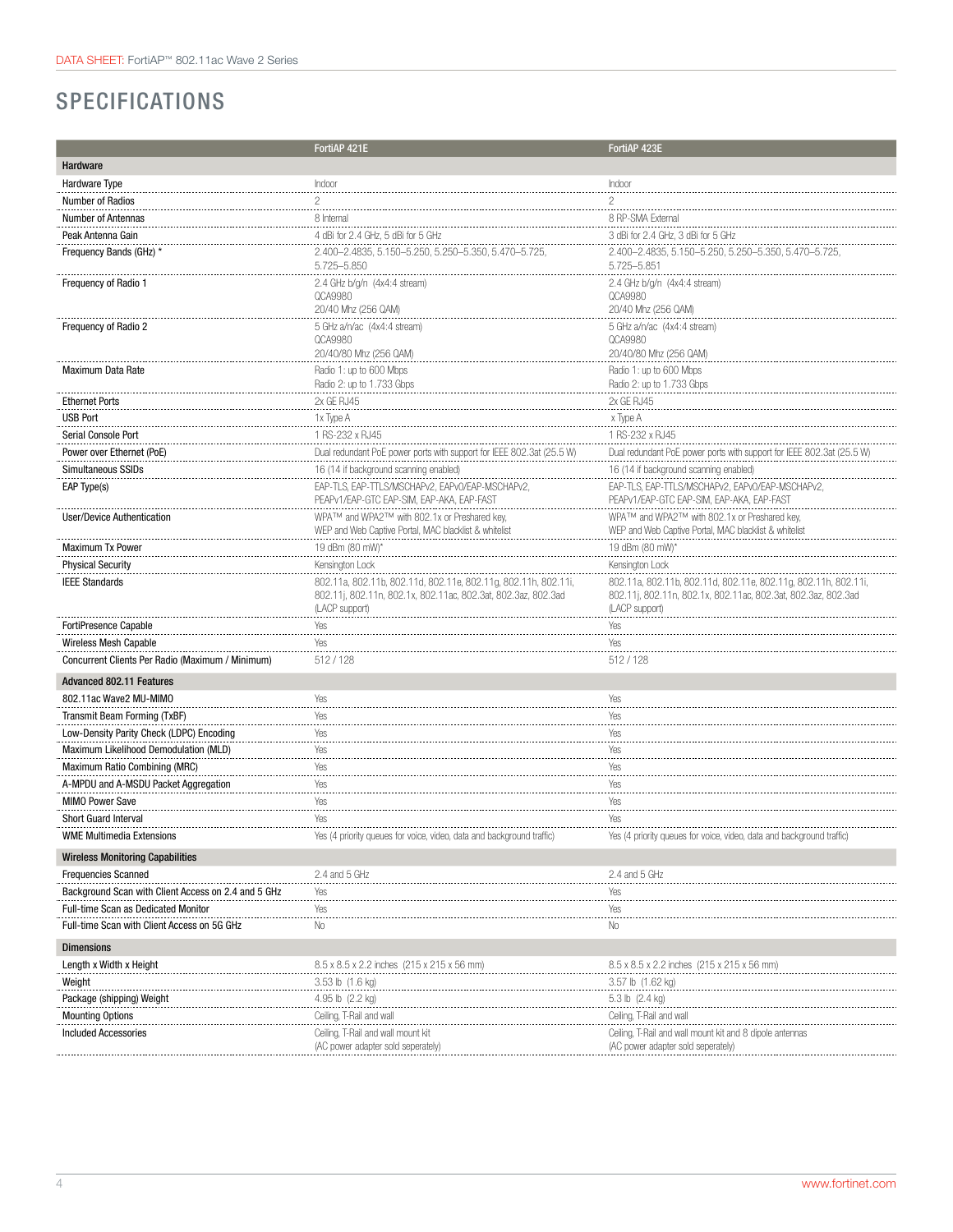# SPECIFICATIONS

|                              | FortiAP 421E                           | FortiAP 423E                           |  |  |
|------------------------------|----------------------------------------|----------------------------------------|--|--|
| Environment                  |                                        |                                        |  |  |
| <b>Power Supply</b>          | Adapter Input: 100-240V, 50/60Hz, 0.9A | Adapter Input: 100-240V, 50/60Hz, 0.9A |  |  |
|                              | Maximum Output: 12V DC, 3A             | Maximum Output: 12V DC, 3A             |  |  |
| Power Consumption (Average)  | 20 W                                   | 20 W                                   |  |  |
| Power Consumption (Maximum)  | 23 W                                   | 23 W                                   |  |  |
| Humidity                     | 5-90% non condensing                   | 5-90% non condensing                   |  |  |
| <b>Operating Temperature</b> | -4-122°F (-20-50°C)                    | -4–122°F (-20–50°C)                    |  |  |
| <b>Storage Temperature</b>   | -40-158°F (-40-70°C)                   | -40-158°F (-40-70°C)                   |  |  |
| <b>Directives</b>            | Low Voltage Directive . RoHS           | Low Voltage Directive . RoHS           |  |  |
| UL2043 Plenum Material       | Yes                                    | Yes                                    |  |  |
| Mean Time Between Failures   | $>30$ Years                            | $>30$ Years                            |  |  |
| <b>Certifications</b>        |                                        |                                        |  |  |
| WiFi Alliance Certified      | In Process                             | In Process                             |  |  |
| <b>DFS Certified</b>         | In Process                             | In Process                             |  |  |
| Warranty                     |                                        |                                        |  |  |
| Limited Lifetime Warranty    |                                        |                                        |  |  |
|                              |                                        |                                        |  |  |

\* Frequency selection and power may be restricted to abide by regional regulatory compliance laws.

# ANTENNA RADIATION PATTERNS



FAP-423E